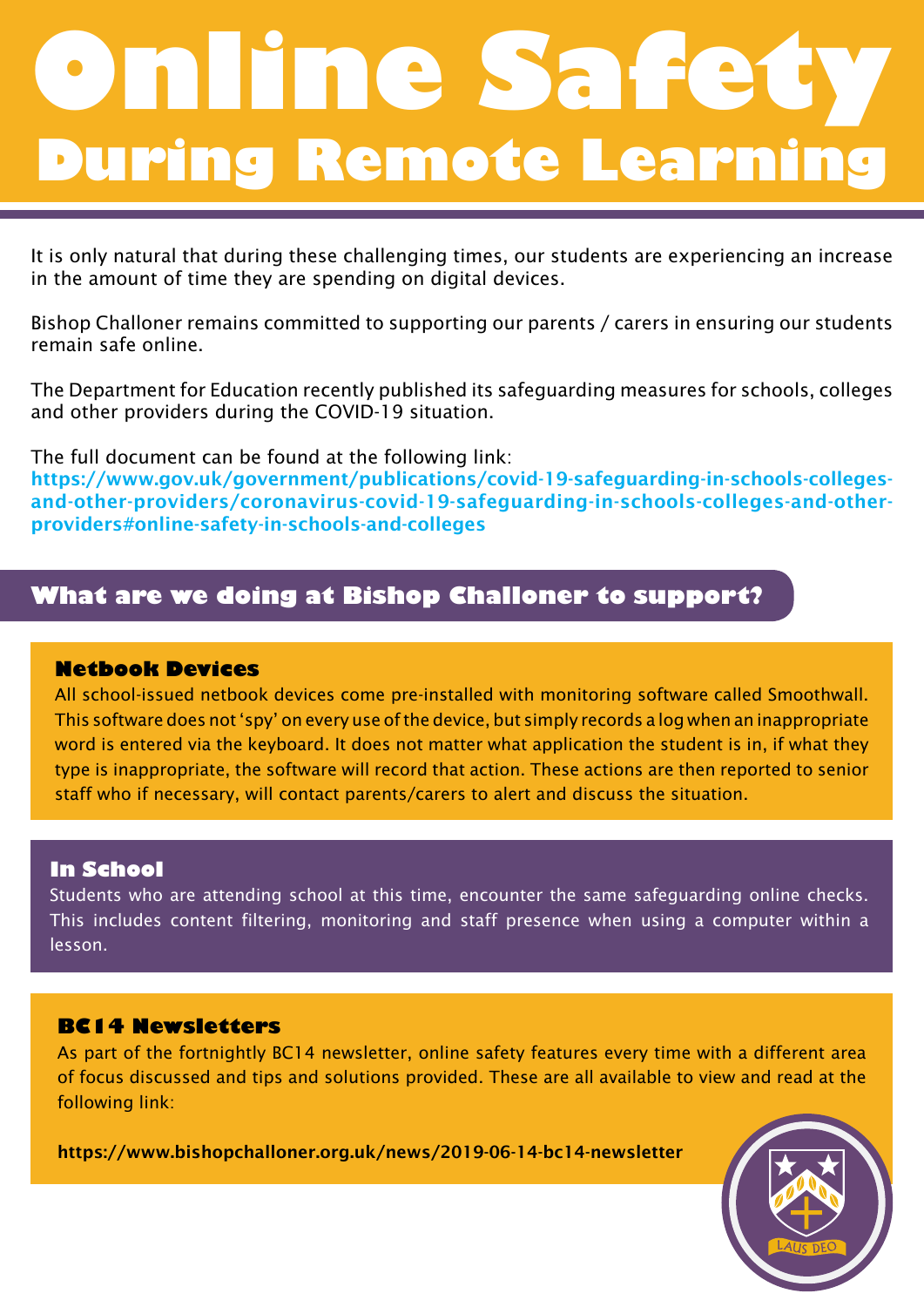# **What can you do to support your child's online safety?**

### **Be aware of apps/media they are engaging with**

The popularity of different apps and media fluctuates with trends that young people follow. Whilst not an exhaustive list, below is a table containing apps and media that we are frequently seeing/ hearing our students use and talk about. Alongside each app there is a description as well as a link to the parental guide (if they exist) for that platform. See Appendix A.

#### Please check that all games are age appropriate for your child.

Below are links to the three major games consoles parental controls pages.

#### PlayStation

https://support.playstation.com/s/article/PS4-Parental-Controls?language=en\_US

#### Xbox

https://beta.support.xbox.com/help/family-online-safety/browse

#### Nintendo Switch

https://www.nintendo.co.uk/Nintendo-Switch-Family/Nintendo-Switch-Parental-Controls/Nintendo-Switch-Parental-Controls-1183145.html



## **The importance of checking media your child/ ren may be accessing.**

We fully understand that it can be difficult to track what students are engaging in. Common Sense Media is a platform designed to give an overview for a parental perspective, this allows parents/ carers to explore the true content of the films, apps and video games that their child/ren are engaging in.

https://www.commonsensemedia.org

# **Demonstrate to a child what to do if they feel uneasy/upset about content they have seen or received online.**

The Department for Education sets out in the document, three links that students can use to report something if they feel concerned. These are below:

- Childline for support
- UK Safer Internet Centre to report and remove harmful online content
- CEOP for advice on making a report about online abuse

As well as this, students at Bishop Challoner are routinely reminded of the steps that we recommend if they come across or are exposed to inappropriate content. These are:

- 1. Tell a trusted adult (at school this is anyone with a Staff lanyard)
- 2. Report the content if you can
- 3. Don't delete the evidence if possible\*

\*This is particularly important if concerns involve another person/student within the school.

#### **Further support and guidance**

- Internet matters for support for parents and carers to keep their children safe online
- London Grid for Learning for support for parents and carers to keep their children safe online
- Net-aware for support for parents and careers from the NSPCC
- Parent info for support for parents and carers to keep their children safe online
- Thinkuknow for advice from the National Crime Agency to stay safe online
- UK Safer Internet Centre advice for parents and carers